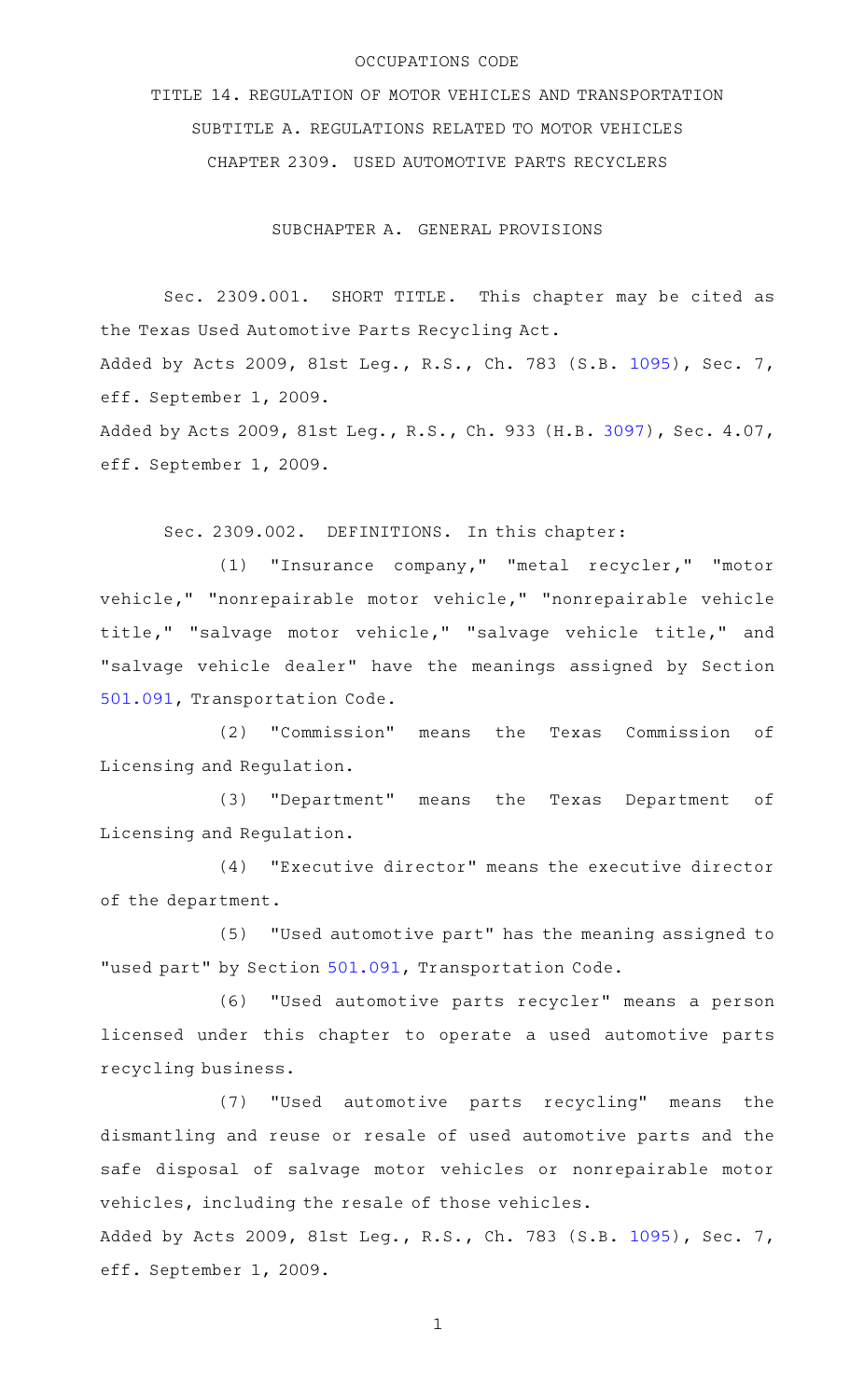Added by Acts 2009, 81st Leg., R.S., Ch. 933 (H.B. [3097](http://www.legis.state.tx.us/tlodocs/81R/billtext/html/HB03097F.HTM)), Sec. 4.07, eff. September 1, 2009.

Sec. 2309.003. APPLICABILITY OF CHAPTER TO METAL RECYCLERS. (a) Except as provided by Subsection (b), this chapter does not apply to a transaction to which a metal recycler is a party.

(b) This chapter applies to a transaction in which a motor vehicle:

(1) is sold, transferred, released, or delivered to a metal recycler as a source of used automotive parts; and

 $(2)$  is used as a source of used automotive parts. Added by Acts 2009, 81st Leg., R.S., Ch. 783 (S.B. [1095](http://www.legis.state.tx.us/tlodocs/81R/billtext/html/SB01095F.HTM)), Sec. 7, eff. September 1, 2009.

Added by Acts 2009, 81st Leg., R.S., Ch. 933 (H.B. [3097](http://www.legis.state.tx.us/tlodocs/81R/billtext/html/HB03097F.HTM)), Sec. 4.07, eff. September 1, 2009.

Sec. 2309.004. APPLICABILITY OF CHAPTER TO SALVAGE VEHICLE DEALERS. (a) Except as provided by Subsection (b), this chapter does not apply to a transaction in which a salvage vehicle dealer is a party.

(b) This chapter applies to a salvage vehicle dealer who deals in used automotive parts as more than an incidental part of the salvage vehicle dealer 's primary business.

Added by Acts 2009, 81st Leg., R.S., Ch. 783 (S.B. [1095](http://www.legis.state.tx.us/tlodocs/81R/billtext/html/SB01095F.HTM)), Sec. 7, eff. September 1, 2009.

Added by Acts 2009, 81st Leg., R.S., Ch. 933 (H.B. [3097](http://www.legis.state.tx.us/tlodocs/81R/billtext/html/HB03097F.HTM)), Sec. 4.07, eff. September 1, 2009.

Sec. 2309.005. APPLICABILITY OF CHAPTER TO INSURANCE COMPANIES. This chapter does not apply to an insurance company. Added by Acts 2009, 81st Leg., R.S., Ch. 783 (S.B. [1095](http://www.legis.state.tx.us/tlodocs/81R/billtext/html/SB01095F.HTM)), Sec. 7, eff. September 1, 2009.

Added by Acts 2009, 81st Leg., R.S., Ch. 933 (H.B. [3097](http://www.legis.state.tx.us/tlodocs/81R/billtext/html/HB03097F.HTM)), Sec. 4.07, eff. September 1, 2009.

SUBCHAPTER B. ADVISORY BOARD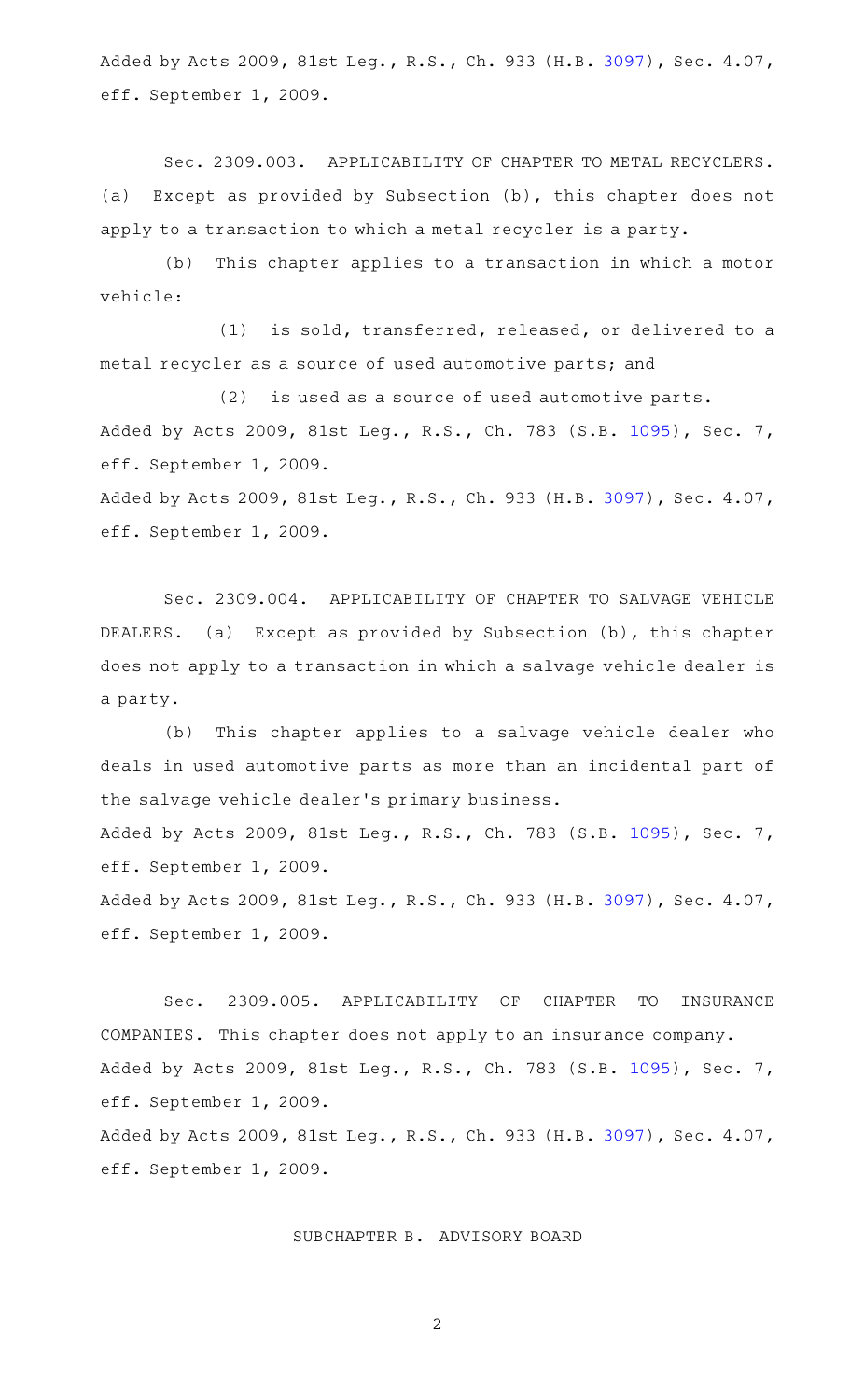Sec. 2309.051. USED AUTOMOTIVE PARTS RECYCLING ADVISORY BOARD. (a) The advisory board consists of five members representing the used automotive parts industry in this state appointed by the presiding officer of the commission with the approval of the commission.

(b) The advisory board shall include members who represent used automotive parts businesses owned by domestic entities, as defined by Section [1.002,](http://www.statutes.legis.state.tx.us/GetStatute.aspx?Code=BO&Value=1.002) Business Organizations Code.

(c) The advisory board shall include one member who represents a used automotive parts business owned by a foreign entity, as defined by Section [1.002,](http://www.statutes.legis.state.tx.us/GetStatute.aspx?Code=BO&Value=1.002) Business Organizations Code.

(d) The advisory board may not include more than one member from any one used automotive parts business entity.

(e) Appointments to the advisory board shall be made without regard to the race, color, disability, sex, religion, age, or national origin of the appointee.

Added by Acts 2009, 81st Leg., R.S., Ch. 783 (S.B. [1095](http://www.legis.state.tx.us/tlodocs/81R/billtext/html/SB01095F.HTM)), Sec. 7, eff. September 1, 2009.

Added by Acts 2009, 81st Leg., R.S., Ch. 933 (H.B. [3097](http://www.legis.state.tx.us/tlodocs/81R/billtext/html/HB03097F.HTM)), Sec. 4.07, eff. September 1, 2009.

Sec. 2309.052. TERMS; VACANCIES. (a) Advisory board members serve terms of six years, with the terms of one or two members expiring on February 1 of each odd-numbered year.

(b) A member may not serve more than two full consecutive terms.

(c) If a vacancy occurs during a term, the presiding officer of the commission shall appoint a replacement who meets the qualifications of the vacated position to serve for the remainder of the term.

Added by Acts 2009, 81st Leg., R.S., Ch. 783 (S.B. [1095](http://www.legis.state.tx.us/tlodocs/81R/billtext/html/SB01095F.HTM)), Sec. 7, eff. September 1, 2009.

Added by Acts 2009, 81st Leg., R.S., Ch. 933 (H.B. [3097](http://www.legis.state.tx.us/tlodocs/81R/billtext/html/HB03097F.HTM)), Sec. 4.07, eff. September 1, 2009.

Sec. 2309.053. PRESIDING OFFICER. The presiding officer of the commission shall appoint one of the advisory board members to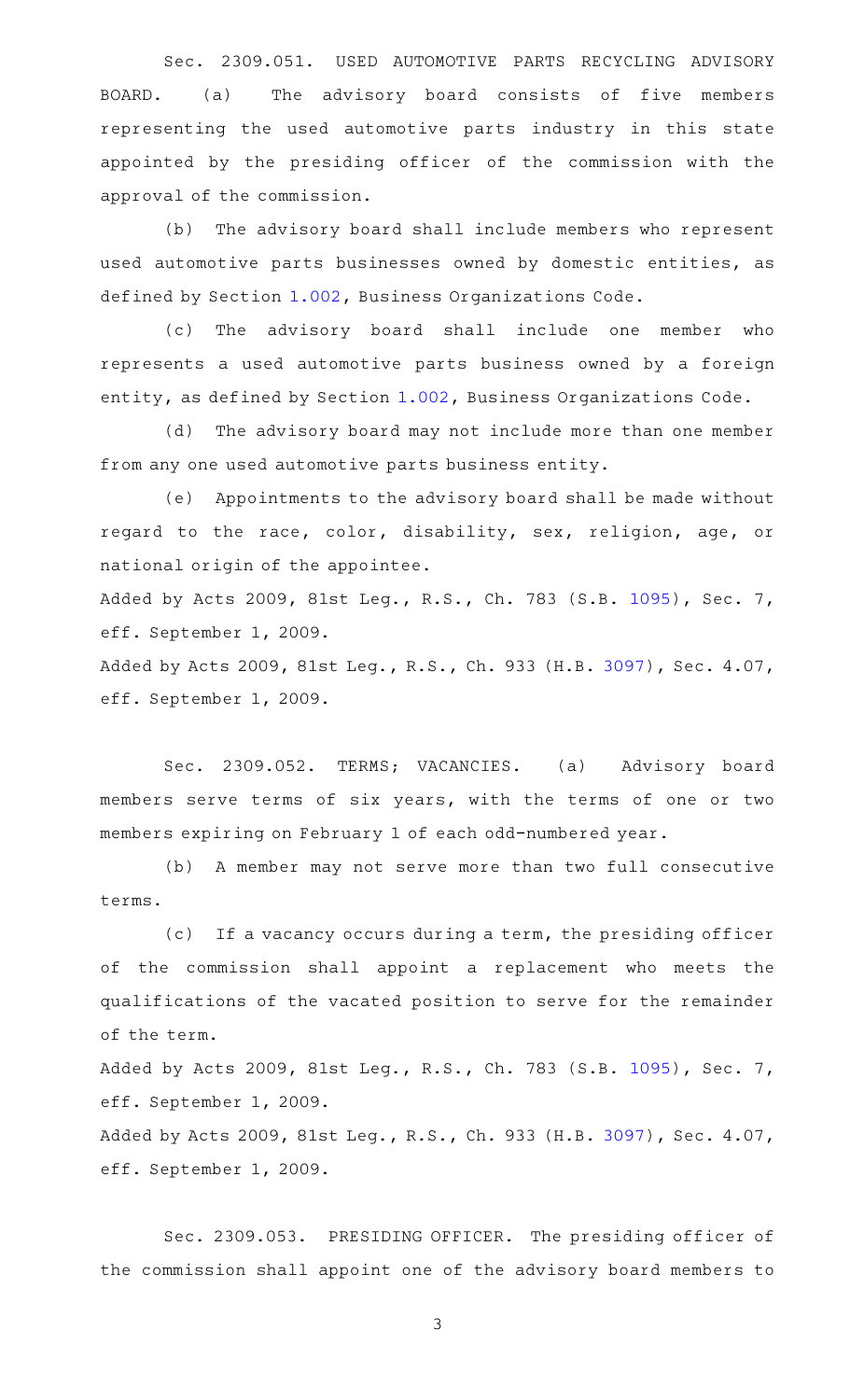serve as presiding officer of the advisory board for a term of one year. The presiding officer of the advisory board may vote on any matter before the advisory board. Added by Acts 2009, 81st Leg., R.S., Ch. 783 (S.B. [1095](http://www.legis.state.tx.us/tlodocs/81R/billtext/html/SB01095F.HTM)), Sec. 7, eff. September 1, 2009. Added by Acts 2009, 81st Leg., R.S., Ch. 933 (H.B. [3097](http://www.legis.state.tx.us/tlodocs/81R/billtext/html/HB03097F.HTM)), Sec. 4.07, eff. September 1, 2009.

Sec. 2309.054. POWERS AND DUTIES OF ADVISORY BOARD. The advisory board shall provide advice and recommendations to the department on technical matters relevant to the administration and enforcement of this chapter, including licensing standards. Added by Acts 2009, 81st Leg., R.S., Ch. 783 (S.B. [1095](http://www.legis.state.tx.us/tlodocs/81R/billtext/html/SB01095F.HTM)), Sec. 7, eff. September 1, 2009.

Added by Acts 2009, 81st Leg., R.S., Ch. 933 (H.B. [3097](http://www.legis.state.tx.us/tlodocs/81R/billtext/html/HB03097F.HTM)), Sec. 4.07, eff. September 1, 2009.

Sec. 2309.055. COMPENSATION; REIMBURSEMENT OF EXPENSES. Advisory board members may not receive compensation but are entitled to reimbursement for actual and necessary expenses incurred in performing the functions of the advisory board, subject to the General Appropriations Act.

Added by Acts 2009, 81st Leg., R.S., Ch. 783 (S.B. [1095](http://www.legis.state.tx.us/tlodocs/81R/billtext/html/SB01095F.HTM)), Sec. 7, eff. September 1, 2009.

Added by Acts 2009, 81st Leg., R.S., Ch. 933 (H.B. [3097](http://www.legis.state.tx.us/tlodocs/81R/billtext/html/HB03097F.HTM)), Sec. 4.07, eff. September 1, 2009.

### SUBCHAPTER C. POWERS AND DUTIES OF COMMISSION AND DEPARTMENT

Sec. 2309.101. GENERAL POWERS AND DUTIES. The executive director or commission, as appropriate, may take action as necessary to administer and enforce this chapter. Added by Acts 2009, 81st Leg., R.S., Ch. 783 (S.B. [1095](http://www.legis.state.tx.us/tlodocs/81R/billtext/html/SB01095F.HTM)), Sec. 7,

eff. September 1, 2009.

Added by Acts 2009, 81st Leg., R.S., Ch. 933 (H.B. [3097](http://www.legis.state.tx.us/tlodocs/81R/billtext/html/HB03097F.HTM)), Sec. 4.07, eff. September 1, 2009.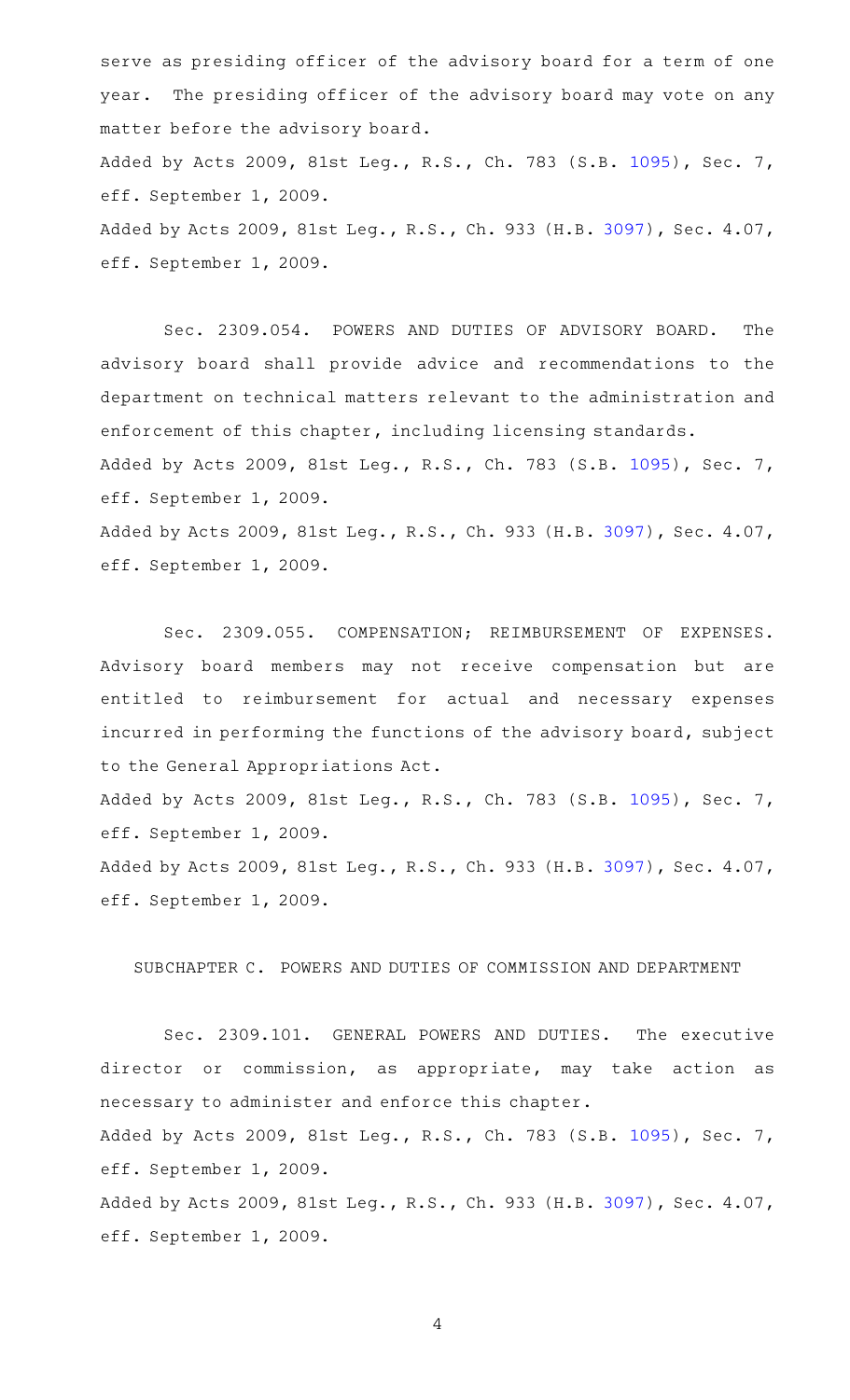Sec. 2309.102. RULES. (a) The commission shall adopt rules for licensing used automotive parts recyclers.

(b) The commission by rule shall adopt standards of conduct for license holders under this chapter. Added by Acts 2009, 81st Leg., R.S., Ch. 783 (S.B. [1095](http://www.legis.state.tx.us/tlodocs/81R/billtext/html/SB01095F.HTM)), Sec. 7, eff. September 1, 2009. Added by Acts 2009, 81st Leg., R.S., Ch. 933 (H.B. [3097](http://www.legis.state.tx.us/tlodocs/81R/billtext/html/HB03097F.HTM)), Sec. 4.07, eff. September 1, 2009.

Amended by:

Acts 2019, 86th Leg., R.S., Ch. 1144 (H.B. [2847\)](http://www.legis.state.tx.us/tlodocs/86R/billtext/html/HB02847F.HTM), Sec. 15.001, eff. September 1, 2019.

Sec. 2309.103. RULES REGARDING LICENSING AND STANDARDS OF CONDUCT. (a) The commission shall adopt rules for licensing applicants, including rules for denial of an application if the applicant, a partner, principal, officer, or general manager of the applicant, or another license or permit holder with a connection to the applicant, has:

(1) before the application date, been convicted of, pleaded guilty or nolo contendere to, or been placed on deferred adjudication for:

 $(A)$  a felony; or

(B) a misdemeanor punishable by confinement in jail or by a fine exceeding \$500;

(2) violated an order of the commission or executive director, including an order for sanctions or administrative penalties; or

(3) knowingly submitted false information on the application.

(b) The commission by rule shall adopt standards of conduct for license holders under this chapter.

Added by Acts 2009, 81st Leg., R.S., Ch. 783 (S.B. [1095](http://www.legis.state.tx.us/tlodocs/81R/billtext/html/SB01095F.HTM)), Sec. 7, eff. September 1, 2009.

Added by Acts 2009, 81st Leg., R.S., Ch. 933 (H.B. [3097](http://www.legis.state.tx.us/tlodocs/81R/billtext/html/HB03097F.HTM)), Sec. 4.07, eff. September 1, 2009.

Sec. 2309.104. FEES. The commission shall establish and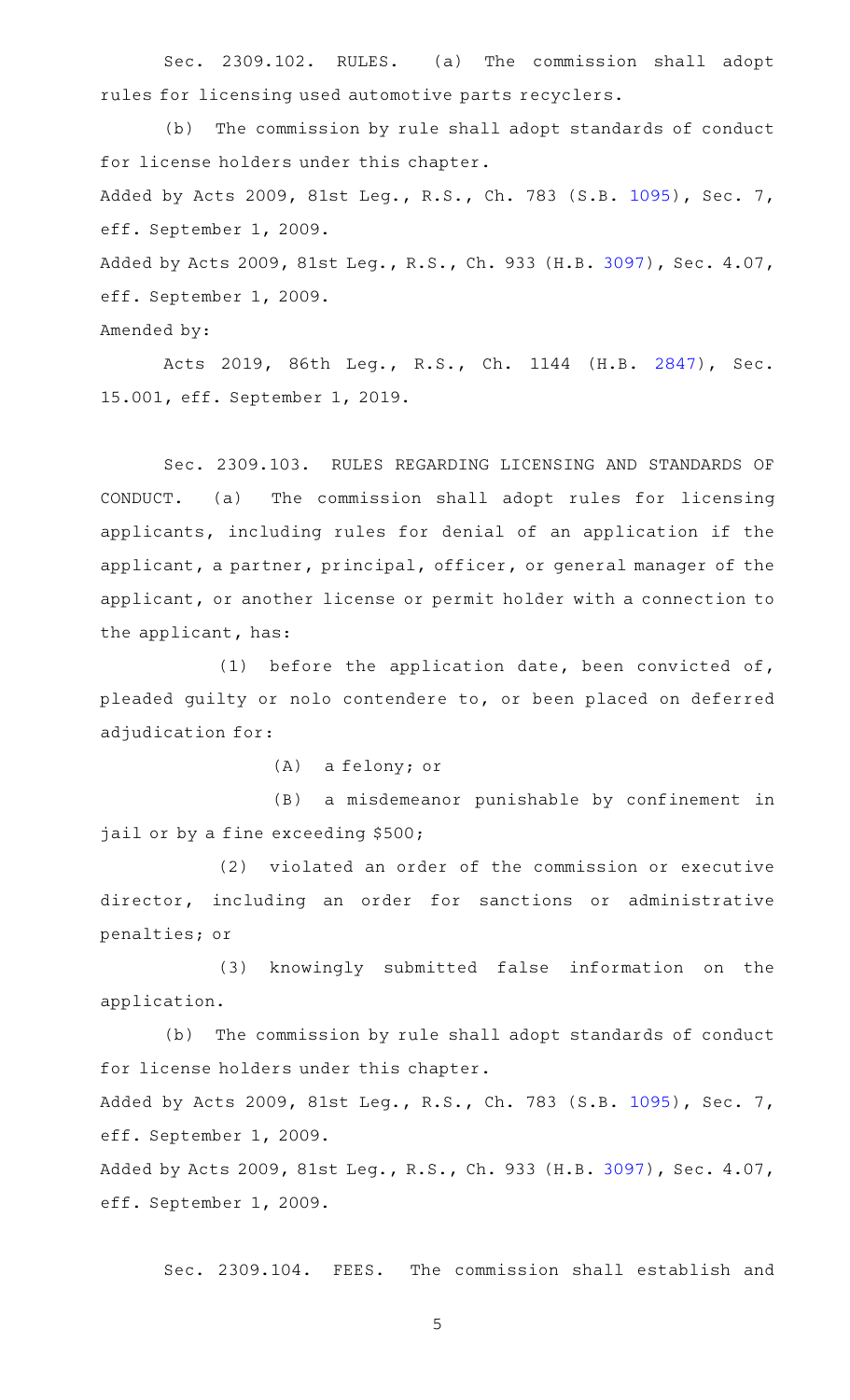collect reasonable and necessary fees in amounts sufficient to cover the costs of administering this chapter. Added by Acts 2009, 81st Leg., R.S., Ch. 783 (S.B. [1095](http://www.legis.state.tx.us/tlodocs/81R/billtext/html/SB01095F.HTM)), Sec. 7, eff. September 1, 2009. Added by Acts 2009, 81st Leg., R.S., Ch. 933 (H.B. [3097](http://www.legis.state.tx.us/tlodocs/81R/billtext/html/HB03097F.HTM)), Sec. 4.07, eff. September 1, 2009.

Sec. 2309.105. RULES RESTRICTING ADVERTISING OR COMPETITIVE BIDDING. (a) The commission may not adopt a rule restricting advertising or competitive bidding by a person who holds a license issued under this chapter except to prohibit false, misleading, or deceptive practices by the person.

(b) The commission may not include in its rules to prohibit false, misleading, or deceptive practices a rule that:

 $(1)$  restricts the use of any advertising medium;

(2) restricts the person's personal appearance or use of the person's voice in an advertisement;

(3) relates to the size or duration of an advertisement by the person; or

 $(4)$  restricts the use of a trade name in advertising by the person.

Added by Acts 2009, 81st Leg., R.S., Ch. 783 (S.B. [1095](http://www.legis.state.tx.us/tlodocs/81R/billtext/html/SB01095F.HTM)), Sec. 7, eff. September 1, 2009.

Added by Acts 2009, 81st Leg., R.S., Ch. 933 (H.B. [3097](http://www.legis.state.tx.us/tlodocs/81R/billtext/html/HB03097F.HTM)), Sec. 4.07, eff. September 1, 2009.

Sec. 2309.106. PERIODIC INSPECTIONS. (a) Repealed by Acts 2021, 87th Leg., R.S., Ch. 663 (H.B. [1560\)](http://www.legis.state.tx.us/tlodocs/87R/billtext/html/HB01560F.HTM), Sec. 1.25(30), eff. September 1, 2021.

(b) The department may enter and inspect at any time during business hours:

(1) the place of business of any person regulated under this chapter; or

(2) any place in which the department has reasonable cause to believe that a license holder is in violation of this chapter or in violation of a rule or order of the commission or executive director.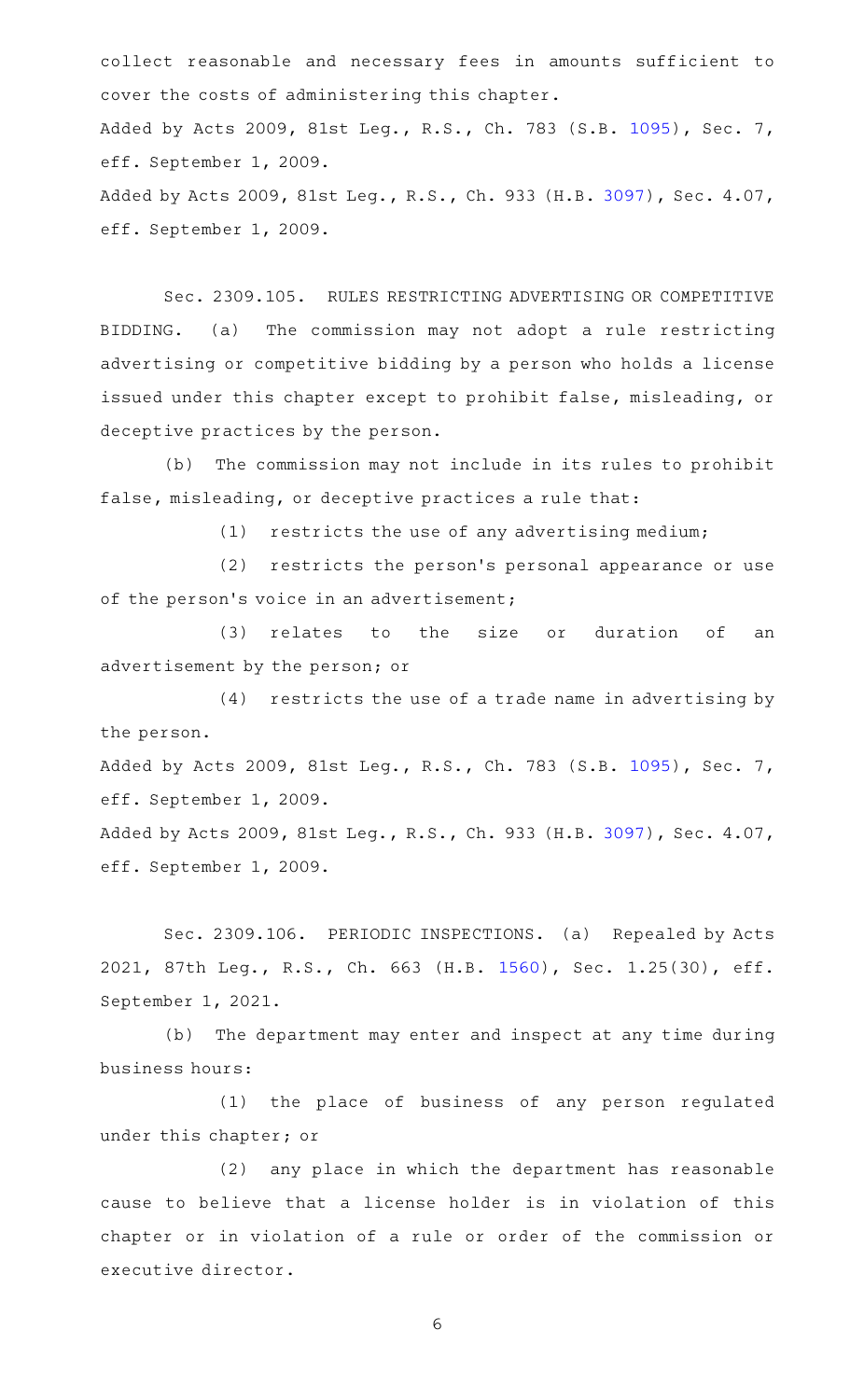(c) Repealed by Acts 2019, 86th Leg., R.S., Ch. 1144 (H.B. [2847](http://www.legis.state.tx.us/tlodocs/86R/billtext/html/HB02847F.HTM)), Sec. 15.004(1), eff. September 1, 2019.

(d) Repealed by Acts 2019, 86th Leg., R.S., Ch. 1144 (H.B. [2847](http://www.legis.state.tx.us/tlodocs/86R/billtext/html/HB02847F.HTM)), Sec. 15.004(1), eff. September 1, 2019.

(e) In conducting an inspection under this section, the department may inspect a facility, a used automotive part, a business record, or any other place or thing reasonably required to enforce this chapter or a rule or order adopted under this chapter. Added by Acts 2009, 81st Leg., R.S., Ch. 783 (S.B. [1095](http://www.legis.state.tx.us/tlodocs/81R/billtext/html/SB01095F.HTM)), Sec. 7, eff. September 1, 2009.

Added by Acts 2009, 81st Leg., R.S., Ch. 933 (H.B. [3097](http://www.legis.state.tx.us/tlodocs/81R/billtext/html/HB03097F.HTM)), Sec. 4.07, eff. September 1, 2009.

Amended by:

Acts 2019, 86th Leg., R.S., Ch. 1144 (H.B. [2847\)](http://www.legis.state.tx.us/tlodocs/86R/billtext/html/HB02847F.HTM), Sec. 15.002, eff. September 1, 2019.

Acts 2019, 86th Leg., R.S., Ch. 1144 (H.B. [2847\)](http://www.legis.state.tx.us/tlodocs/86R/billtext/html/HB02847F.HTM), Sec. 15.003, eff. September 1, 2019.

Acts 2019, 86th Leg., R.S., Ch. 1144 (H.B. [2847\)](http://www.legis.state.tx.us/tlodocs/86R/billtext/html/HB02847F.HTM), Sec. 15.004(1), eff. September 1, 2019.

Acts 2021, 87th Leg., R.S., Ch. 663 (H.B. [1560\)](http://www.legis.state.tx.us/tlodocs/87R/billtext/html/HB01560F.HTM), Sec. 1.25(30), eff. September 1, 2021.

Sec. 2309.107. PERSONNEL. The department may employ personnel necessary to administer and enforce this chapter. Added by Acts 2009, 81st Leg., R.S., Ch. 783 (S.B. [1095](http://www.legis.state.tx.us/tlodocs/81R/billtext/html/SB01095F.HTM)), Sec. 7, eff. September 1, 2009.

Added by Acts 2009, 81st Leg., R.S., Ch. 933 (H.B. [3097](http://www.legis.state.tx.us/tlodocs/81R/billtext/html/HB03097F.HTM)), Sec. 4.07, eff. September 1, 2009.

## SUBCHAPTER D. LICENSE REQUIREMENTS

Sec. 2309.151. USED AUTOMOTIVE PARTS RECYCLER LICENSE REQUIRED. (a) Unless the person holds a used automotive parts recycler license issued under this chapter, a person may not own or operate a used automotive parts recycling business or sell used automotive parts.

(b) A used automotive parts recycler license: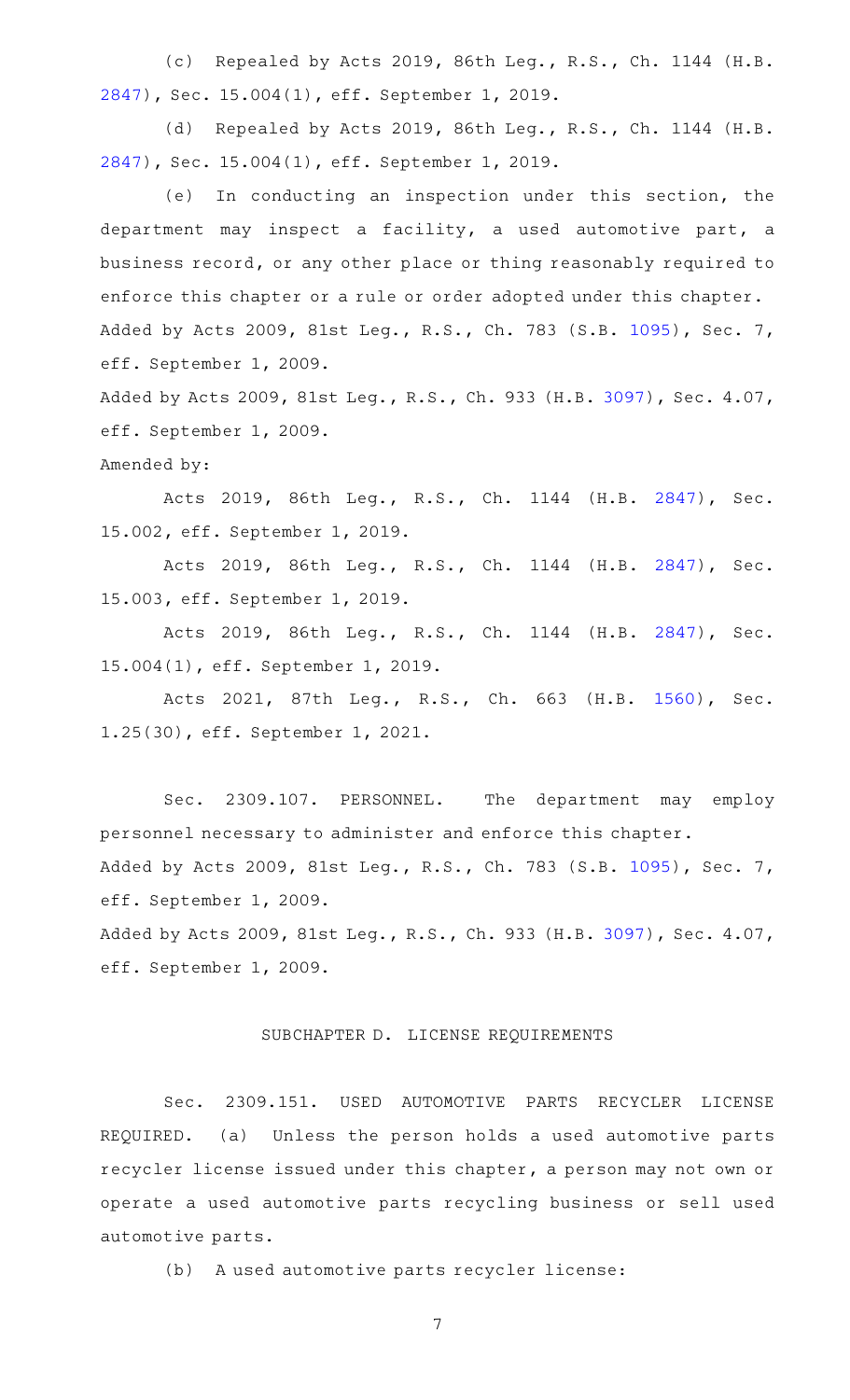(1) is valid only with respect to the person who applied for the license; and

(2) authorizes the license holder to operate a used automotive parts recycling business only at the one facility listed on the license.

Added by Acts 2009, 81st Leg., R.S., Ch. 783 (S.B. [1095](http://www.legis.state.tx.us/tlodocs/81R/billtext/html/SB01095F.HTM)), Sec. 7, eff. September 1, 2010.

Added by Acts 2009, 81st Leg., R.S., Ch. 933 (H.B. [3097](http://www.legis.state.tx.us/tlodocs/81R/billtext/html/HB03097F.HTM)), Sec. 4.07, eff. September 1, 2010.

Sec. 2309.152. GENERAL LICENSE APPLICATION REQUIREMENTS. An applicant for a used automotive parts recycler license under this chapter must submit to the department:

(1) a completed application on a form prescribed by the executive director;

 $(2)$  the required fees; and

(3) any other information required by commission rule. Added by Acts 2009, 81st Leg., R.S., Ch. 783 (S.B. [1095](http://www.legis.state.tx.us/tlodocs/81R/billtext/html/SB01095F.HTM)), Sec. 7, eff. September 1, 2009.

Added by Acts 2009, 81st Leg., R.S., Ch. 933 (H.B. [3097](http://www.legis.state.tx.us/tlodocs/81R/billtext/html/HB03097F.HTM)), Sec. 4.07, eff. September 1, 2009.

Sec. 2309.153. LICENSE REQUIREMENTS. An applicant for a used automotive parts recycler license under this chapter must provide in a manner prescribed by the executive director:

 $(1)$  a federal tax identification number;

(2) proof of general liability insurance in an amount not less than \$250,000; and

(3) proof of a storm water permit if the applicant is required by the Texas Commission on Environmental Quality to obtain a permit.

Added by Acts 2009, 81st Leg., R.S., Ch. 783 (S.B. [1095](http://www.legis.state.tx.us/tlodocs/81R/billtext/html/SB01095F.HTM)), Sec. 7, eff. September 1, 2009.

Added by Acts 2009, 81st Leg., R.S., Ch. 933 (H.B. [3097](http://www.legis.state.tx.us/tlodocs/81R/billtext/html/HB03097F.HTM)), Sec. 4.07, eff. September 1, 2009.

Sec. 2309.155. NONTRANSFERABILITY OF LICENSE. A license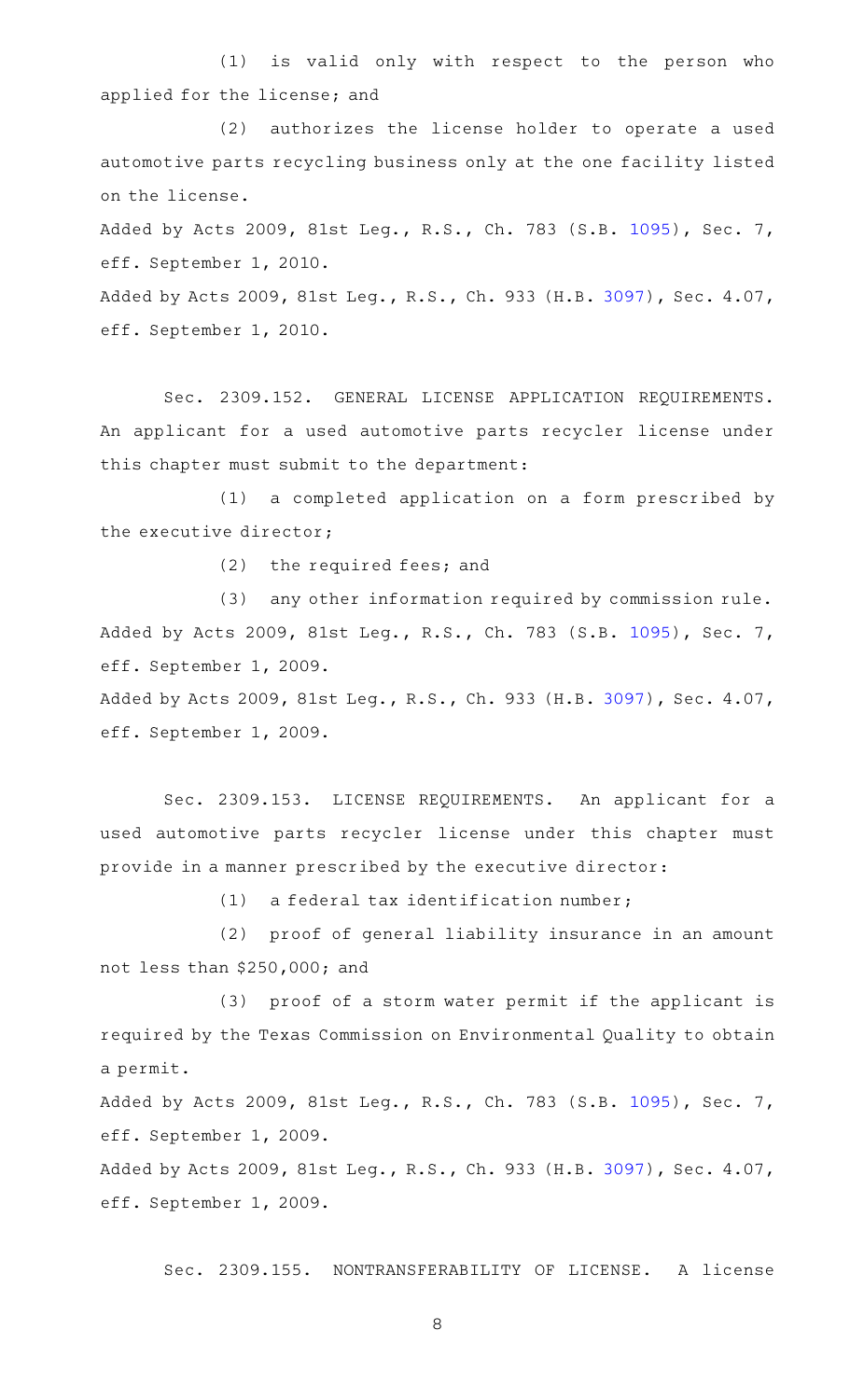issued by the executive director is valid throughout this state and is not transferable.

Added by Acts 2009, 81st Leg., R.S., Ch. 783 (S.B. [1095](http://www.legis.state.tx.us/tlodocs/81R/billtext/html/SB01095F.HTM)), Sec. 7, eff. September 1, 2009.

Added by Acts 2009, 81st Leg., R.S., Ch. 933 (H.B. [3097](http://www.legis.state.tx.us/tlodocs/81R/billtext/html/HB03097F.HTM)), Sec. 4.07, eff. September 1, 2009.

Sec. 2309.156. LICENSE RENEWAL. (a) A license issued under this chapter is valid for one year. The department may adopt a system under which licenses expire at different times during the year.

(b) The department shall notify the license holder at least 30 days before the date a license expires. The notice must be in writing and sent to the license holder 's last known address according to the records of the department.

(c) The commission by rule shall adopt requirements to renew a license issued under this chapter.

Added by Acts 2009, 81st Leg., R.S., Ch. 783 (S.B. [1095](http://www.legis.state.tx.us/tlodocs/81R/billtext/html/SB01095F.HTM)), Sec. 7, eff. September 1, 2009.

Added by Acts 2009, 81st Leg., R.S., Ch. 933 (H.B. [3097](http://www.legis.state.tx.us/tlodocs/81R/billtext/html/HB03097F.HTM)), Sec. 4.07, eff. September 1, 2009.

## SUBCHAPTER E. LOCAL REGULATION

Sec. 2309.201. APPLICABILITY OF CERTAIN MUNICIPAL ORDINANCES, LICENSES, AND PERMITS. (a) The requirements of this chapter apply in addition to the requirements of any applicable municipal ordinance relating to the regulation of a person who deals in used automotive parts.

(b) This chapter does not prohibit the enforcement of an applicable municipal license or permit requirement that is related to an activity regulated under this chapter.

Added by Acts 2009, 81st Leg., R.S., Ch. 783 (S.B. [1095](http://www.legis.state.tx.us/tlodocs/81R/billtext/html/SB01095F.HTM)), Sec. 7, eff. September 1, 2009.

Added by Acts 2009, 81st Leg., R.S., Ch. 933 (H.B. [3097](http://www.legis.state.tx.us/tlodocs/81R/billtext/html/HB03097F.HTM)), Sec. 4.07, eff. September 1, 2009.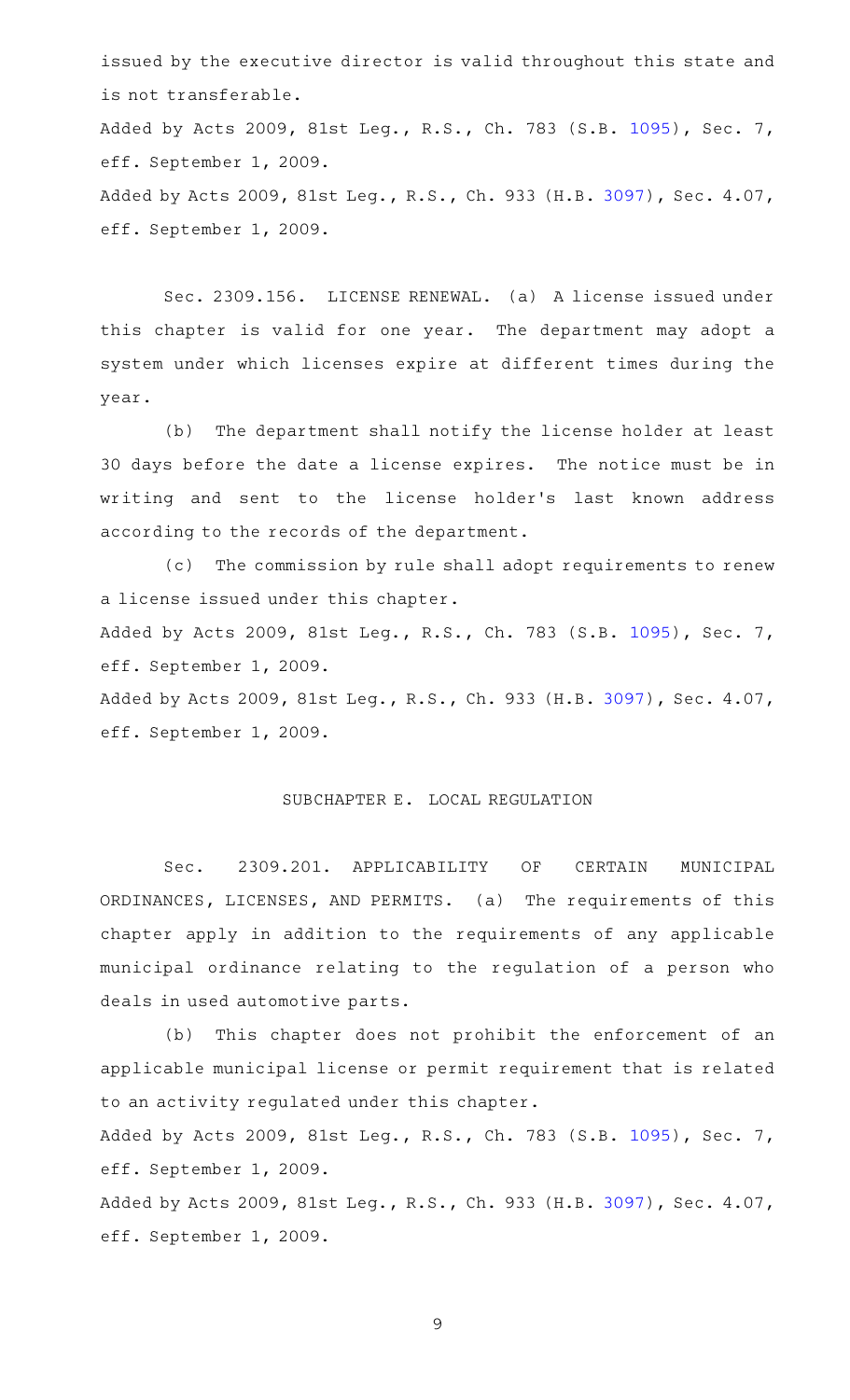SUBCHAPTER F. ENFORCEMENT

Sec. 2309.251. ADMINISTRATIVE PENALTY. (a) The commission may impose an administrative penalty on a person under Subchapter [F,](http://www.statutes.legis.state.tx.us/GetStatute.aspx?Code=OC&Value=51.301) Chapter [51](http://www.statutes.legis.state.tx.us/GetStatute.aspx?Code=OC&Value=51), regardless of whether the person holds a license under this chapter, if the person violates:

 $(1)$  this chapter or a rule adopted under this chapter; or

(2) a rule or order of the executive director or commission.

(b) An administrative penalty may not be imposed unless the person charged with a violation is provided the opportunity for a hearing.

Added by Acts 2009, 81st Leg., R.S., Ch. 783 (S.B. [1095](http://www.legis.state.tx.us/tlodocs/81R/billtext/html/SB01095F.HTM)), Sec. 7, eff. September 1, 2010.

Added by Acts 2009, 81st Leg., R.S., Ch. 933 (H.B. [3097](http://www.legis.state.tx.us/tlodocs/81R/billtext/html/HB03097F.HTM)), Sec. 4.07, eff. September 1, 2010.

Sec. 2309.252. CEASE AND DESIST ORDER; INJUNCTION; CIVIL PENALTY. (a) The executive director may issue a cease and desist order as necessary to enforce this chapter if the executive director determines that the action is necessary to prevent a violation of this chapter and to protect public health and safety.

(b) The attorney general or executive director may institute an action for an injunction or a civil penalty under this chapter as provided by Section [51.352.](http://www.statutes.legis.state.tx.us/GetStatute.aspx?Code=OC&Value=51.352)

Added by Acts 2009, 81st Leg., R.S., Ch. 783 (S.B. [1095](http://www.legis.state.tx.us/tlodocs/81R/billtext/html/SB01095F.HTM)), Sec. 7, eff. September 1, 2010.

Added by Acts 2009, 81st Leg., R.S., Ch. 933 (H.B. [3097](http://www.legis.state.tx.us/tlodocs/81R/billtext/html/HB03097F.HTM)), Sec. 4.07, eff. September 1, 2010.

Sec. 2309.253. SANCTIONS. The department may impose sanctions as provided by Section [51.353.](http://www.statutes.legis.state.tx.us/GetStatute.aspx?Code=OC&Value=51.353) Added by Acts 2009, 81st Leg., R.S., Ch. 783 (S.B. [1095](http://www.legis.state.tx.us/tlodocs/81R/billtext/html/SB01095F.HTM)), Sec. 7, eff. September 1, 2010. Added by Acts 2009, 81st Leg., R.S., Ch. 933 (H.B. [3097](http://www.legis.state.tx.us/tlodocs/81R/billtext/html/HB03097F.HTM)), Sec. 4.07, eff. September 1, 2010.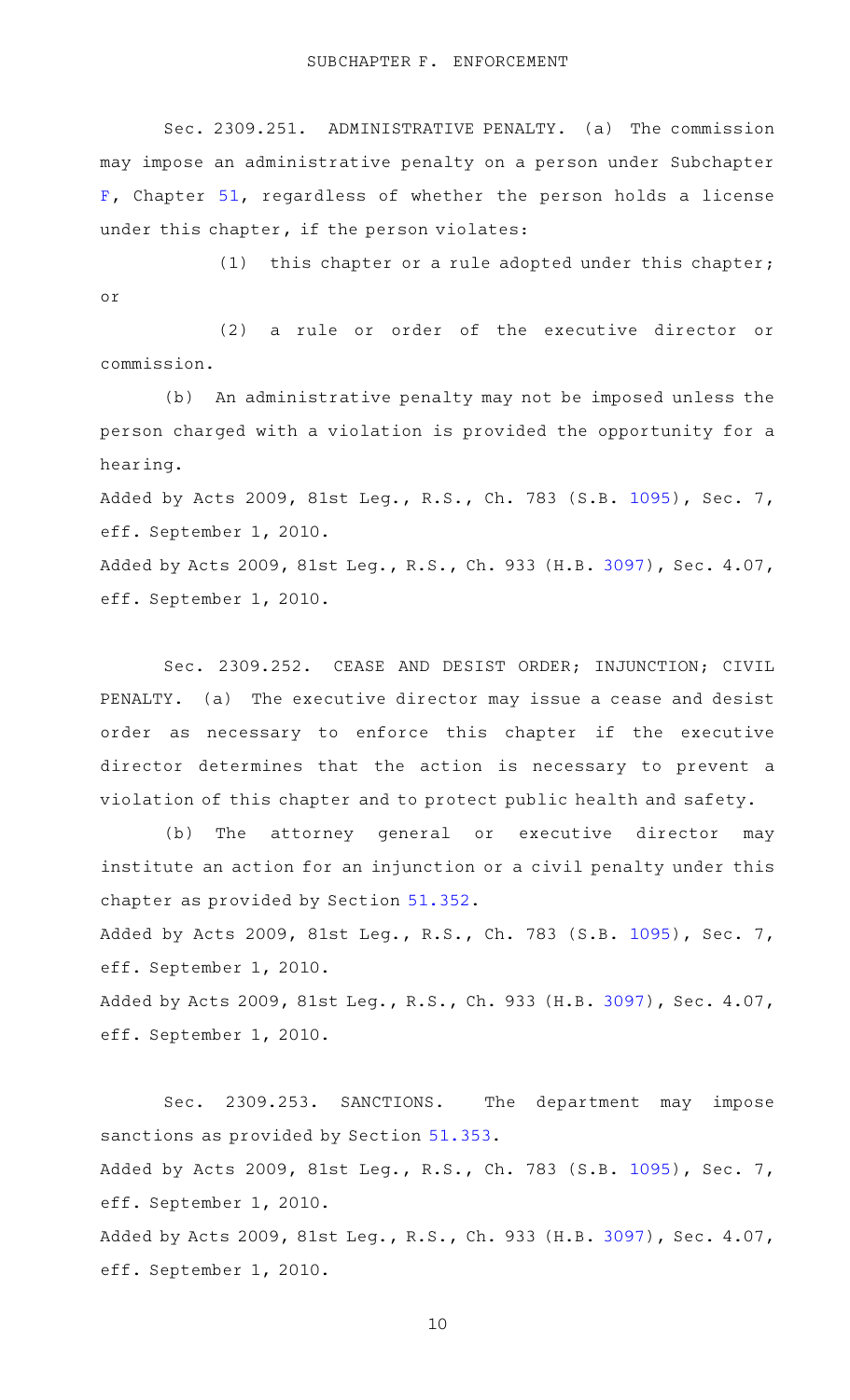Sec. 2309.254. CRIMINAL PENALTY; LICENSING. (a) A person commits an offense if the person:

(1) violates the licensing requirements of this chapter;

(2) deals in used parts without a license required by this chapter; or

(3) employs an individual who does not hold the appropriate license required by this chapter.

(b) An offense under this section is a Class C misdemeanor. Added by Acts 2009, 81st Leg., R.S., Ch. 783 (S.B. [1095](http://www.legis.state.tx.us/tlodocs/81R/billtext/html/SB01095F.HTM)), Sec. 7, eff. September 1, 2010.

Added by Acts 2009, 81st Leg., R.S., Ch. 933 (H.B. [3097](http://www.legis.state.tx.us/tlodocs/81R/billtext/html/HB03097F.HTM)), Sec. 4.07, eff. September 1, 2010.

#### SUBCHAPTER G. CONDUCTING BUSINESS

Sec. 2309.301. DUTIES ON ACQUISITION OF SALVAGE MOTOR VEHICLE. (a) A used automotive parts recycler who acquires ownership of a salvage motor vehicle shall obtain a properly assigned title from the previous owner of the vehicle.

(b) A used automotive parts recycler who acquires ownership of a motor vehicle, nonrepairable motor vehicle, or salvage motor vehicle for the purpose of dismantling, scrapping, or destroying the motor vehicle, shall, before the 31st day after the date of acquiring the motor vehicle, submit to the Texas Department of Transportation a properly assigned manufacturer 's certificate of origin, regular certificate of title, nonrepairable vehicle title, salvage vehicle title, other ownership document, or comparable out-of-state ownership document for the motor vehicle.

(c) After receiving the title or document, the Texas Department of Transportation shall issue the used automotive parts recycler a receipt for the manufacturer 's certificate of origin, regular certificate of title, nonrepairable vehicle title, salvage vehicle title, other ownership document, or comparable out-of-state ownership document.

(d) The recycler shall comply with Subchapter  $E$ , Chapter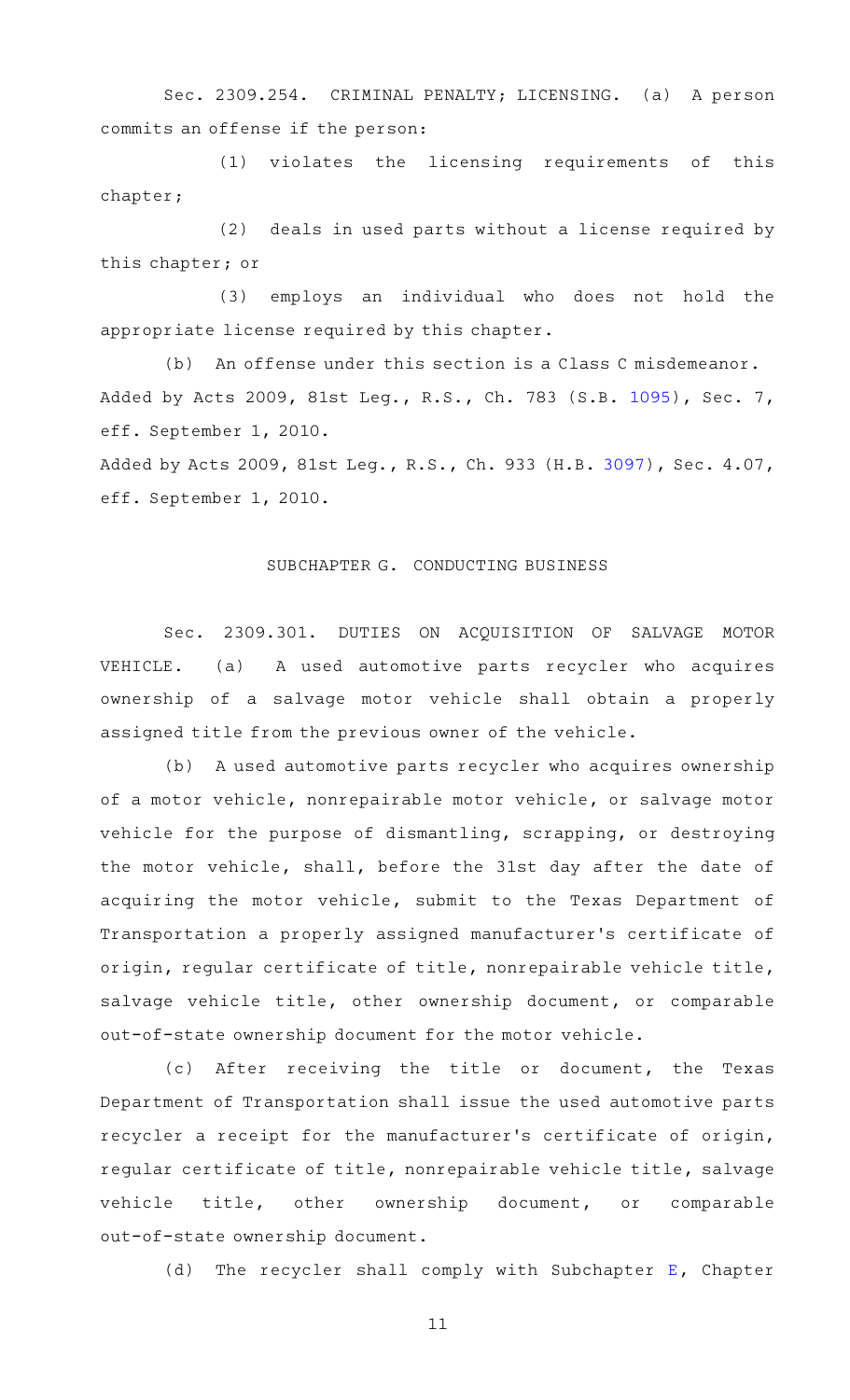[501,](http://www.statutes.legis.state.tx.us/GetStatute.aspx?Code=TN&Value=501) Transportation Code. Added by Acts 2009, 81st Leg., R.S., Ch. 783 (S.B. [1095](http://www.legis.state.tx.us/tlodocs/81R/billtext/html/SB01095F.HTM)), Sec. 7, eff. September 1, 2009. Added by Acts 2009, 81st Leg., R.S., Ch. 933 (H.B. [3097](http://www.legis.state.tx.us/tlodocs/81R/billtext/html/HB03097F.HTM)), Sec. 4.07, eff. September 1, 2009.

Sec. 2309.302. RECORDS OF PURCHASES. A used automotive parts recycler shall maintain a record of or sales receipt for each motor vehicle, salvage motor vehicle, nonrepairable motor vehicle, and used automotive part purchased. Added by Acts 2009, 81st Leg., R.S., Ch. 783 (S.B. [1095](http://www.legis.state.tx.us/tlodocs/81R/billtext/html/SB01095F.HTM)), Sec. 7,

eff. September 1, 2009. Added by Acts 2009, 81st Leg., R.S., Ch. 933 (H.B. [3097](http://www.legis.state.tx.us/tlodocs/81R/billtext/html/HB03097F.HTM)), Sec. 4.07,

eff. September 1, 2009.

Sec. 2309.303. REGISTRATION OF NEW BUSINESS LOCATION. Before moving a place of business, a used automotive parts recycler must notify the department of the new location. The used automotive parts recycler shall provide a storm water permit for the location if a permit is required by the Texas Commission on Environmental Quality.

Added by Acts 2009, 81st Leg., R.S., Ch. 783 (S.B. [1095](http://www.legis.state.tx.us/tlodocs/81R/billtext/html/SB01095F.HTM)), Sec. 7, eff. September 1, 2009.

Added by Acts 2009, 81st Leg., R.S., Ch. 933 (H.B. [3097](http://www.legis.state.tx.us/tlodocs/81R/billtext/html/HB03097F.HTM)), Sec. 4.07, eff. September 1, 2009.

# SUBCHAPTER H. ADDITIONAL DUTIES OF USED AUTOMOTIVE PARTS RECYCLER IN CONNECTION WITH MOTOR VEHICLE COMPONENT PARTS

Sec. 2309.351. DEFINITIONS. In this subchapter:

(1) "Component part" means a major component part as defined by Section [501.091,](http://www.statutes.legis.state.tx.us/GetStatute.aspx?Code=TN&Value=501.091) Transportation Code, or a minor component part.

(2) "Interior component part" means a motor vehicle's seat or radio.

(3) "Minor component part" means an interior component part, a special accessory part, or a motor vehicle part that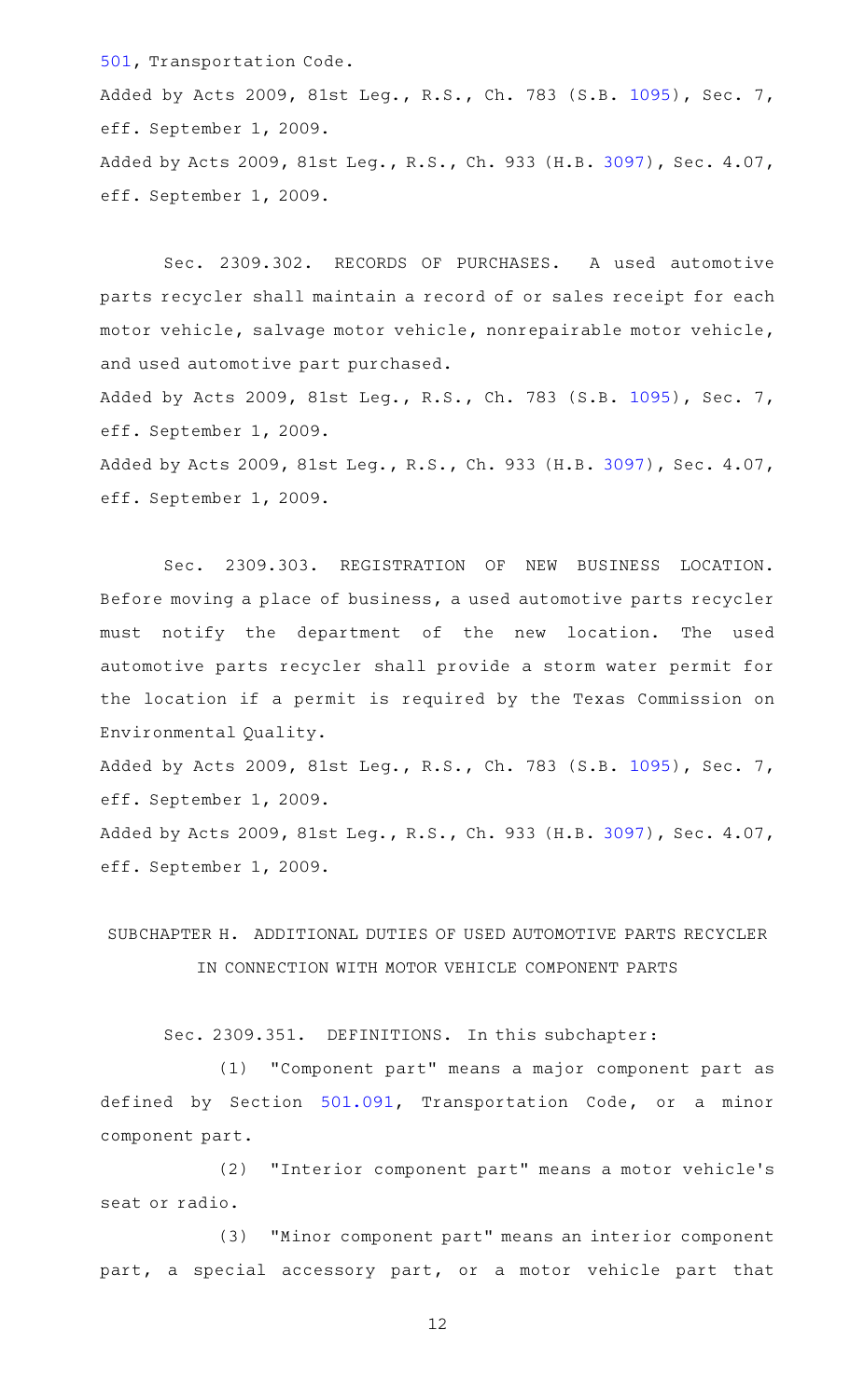displays or should display at least one of the following:

 $(A)$  a federal safety certificate;

 $(B)$  a motor number;

(C) a serial number or a derivative; or

(D) a manufacturer's permanent vehicle identification number or a derivative.

(4) "Special accessory part" means a motor vehicle's tire, wheel, tailgate, or removable glass top. Added by Acts 2009, 81st Leg., R.S., Ch. 783 (S.B. [1095](http://www.legis.state.tx.us/tlodocs/81R/billtext/html/SB01095F.HTM)), Sec. 7, eff. September 1, 2009. Added by Acts 2009, 81st Leg., R.S., Ch. 933 (H.B. [3097](http://www.legis.state.tx.us/tlodocs/81R/billtext/html/HB03097F.HTM)), Sec. 4.07,

eff. September 1, 2009.

Sec. 2309.352. REMOVAL OF LICENSE PLATES. Immediately on receipt of a motor vehicle, a used automotive parts recycler shall:

(1) remove any unexpired license plates from the vehicle; and

(2) place the license plates in a secure place until destroyed by the used automotive parts recycler.

Added by Acts 2009, 81st Leg., R.S., Ch. 783 (S.B. [1095](http://www.legis.state.tx.us/tlodocs/81R/billtext/html/SB01095F.HTM)), Sec. 7, eff. September 1, 2009.

Added by Acts 2009, 81st Leg., R.S., Ch. 933 (H.B. [3097](http://www.legis.state.tx.us/tlodocs/81R/billtext/html/HB03097F.HTM)), Sec. 4.07, eff. September 1, 2009.

Sec. 2309.353. DISMANTLEMENT OR DISPOSITION OF MOTOR VEHICLE. A used automotive parts recycler may not dismantle or dispose of a motor vehicle unless the recycler first obtains:

(1) a certificate of authority to dispose of the vehicle, a sales receipt, or a transfer document for the vehicle issued under Chapter [683,](http://www.statutes.legis.state.tx.us/GetStatute.aspx?Code=TN&Value=683) Transportation Code; or

 $(2)$  a certificate of title showing that there are no liens on the vehicle or that all recorded liens have been released. Added by Acts 2009, 81st Leg., R.S., Ch. 783 (S.B. [1095](http://www.legis.state.tx.us/tlodocs/81R/billtext/html/SB01095F.HTM)), Sec. 7, eff. September 1, 2009.

Added by Acts 2009, 81st Leg., R.S., Ch. 933 (H.B. [3097](http://www.legis.state.tx.us/tlodocs/81R/billtext/html/HB03097F.HTM)), Sec. 4.07, eff. September 1, 2009.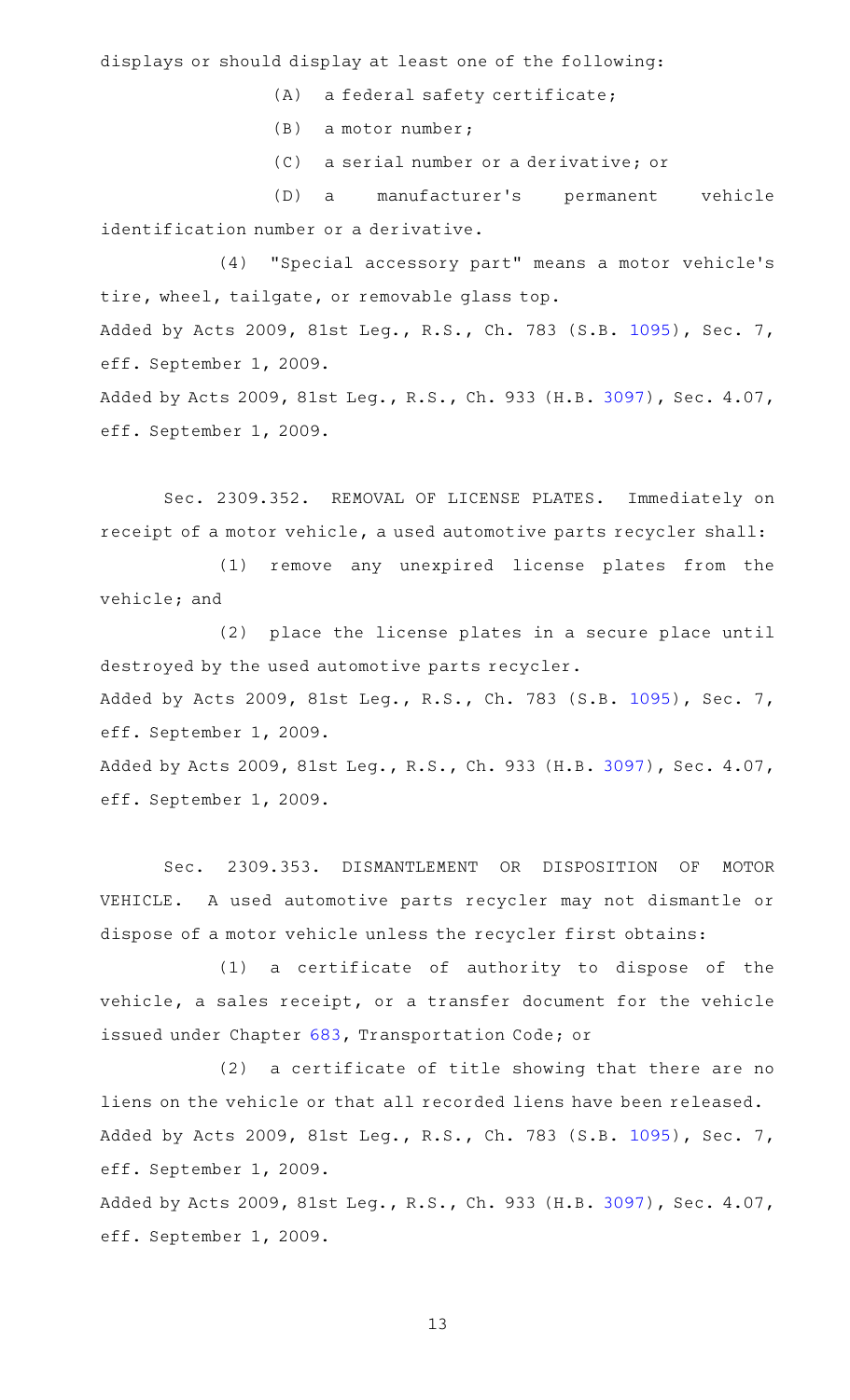Sec. 2309.354. RECORD OF PURCHASE; INVENTORY OF PARTS. (a) A used automotive parts recycler shall keep an accurate and legible record of each used component part purchased by or delivered to the recycler. The record must include:

 $(1)$  the date of purchase or delivery;

(2) the driver's license number of the seller and a legible photocopy of the seller 's driver 's license; and

 $(3)$  a description of the part and, if applicable, the make and model of the part.

(b) As an alternative to the information required by Subsection (a), a used automotive parts recycler may record:

(1) the name of the person who sold the part or the motor vehicle from which the part was obtained; and

(2) the Texas certificate of inventory number or the federal taxpayer identification number of the person.

(c) The department shall prescribe the form of the record required by Subsection (a) and shall make the form available to used automotive parts recyclers.

 $(d)$  This section does not apply to:

(1) an interior component part or special accessory part from a motor vehicle more than 10 years old; or

(2) a part delivered to a used automotive parts recycler by a commercial freight line, commercial carrier, or licensed used automotive parts recycler.

Added by Acts 2009, 81st Leg., R.S., Ch. 783 (S.B. [1095](http://www.legis.state.tx.us/tlodocs/81R/billtext/html/SB01095F.HTM)), Sec. 7, eff. September 1, 2009.

Added by Acts 2009, 81st Leg., R.S., Ch. 933 (H.B. [3097](http://www.legis.state.tx.us/tlodocs/81R/billtext/html/HB03097F.HTM)), Sec. 4.07, eff. September 1, 2009.

Sec. 2309.355. RETENTION OF COMPONENT PARTS. (a) A used automotive parts recycler shall retain each component part in its original condition on the business premises of the recycler for at least three calendar days, excluding Sundays, after the date the recycler obtains the part.

(b) This section does not apply to the purchase by a used automotive parts recycler of a nonoperational engine, transmission, or rear axle assembly from another used automotive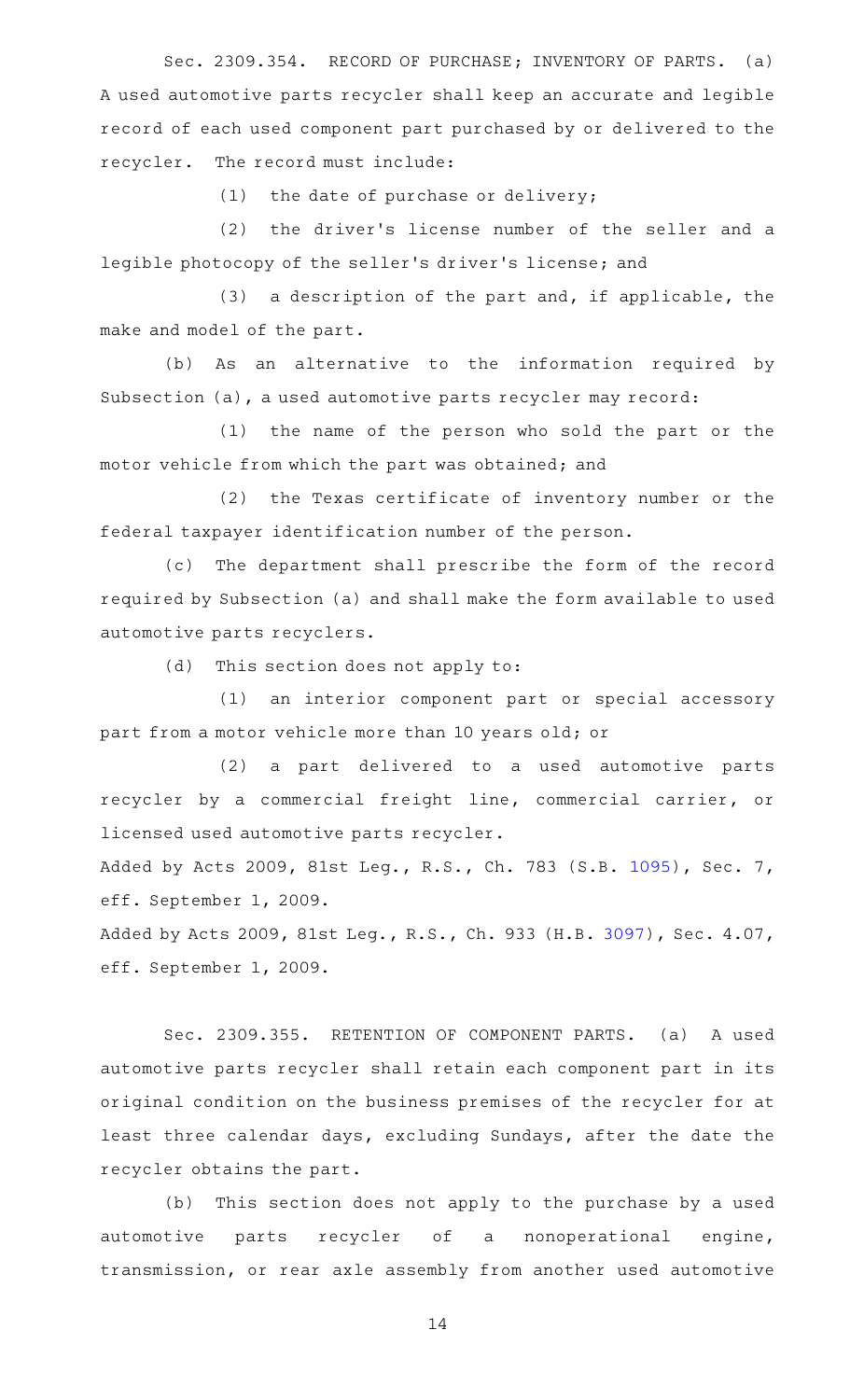parts recycler or an automotive-related business. Added by Acts 2009, 81st Leg., R.S., Ch. 783 (S.B. [1095](http://www.legis.state.tx.us/tlodocs/81R/billtext/html/SB01095F.HTM)), Sec. 7, eff. September 1, 2009. Added by Acts 2009, 81st Leg., R.S., Ch. 933 (H.B. [3097](http://www.legis.state.tx.us/tlodocs/81R/billtext/html/HB03097F.HTM)), Sec. 4.07, eff. September 1, 2009.

Sec. 2309.356. MAINTENANCE OF RECORDS. A used automotive parts recycler shall maintain copies of each record required under this subchapter until the first anniversary of the purchase date of the item for which the record is maintained. Added by Acts 2009, 81st Leg., R.S., Ch. 783 (S.B. [1095](http://www.legis.state.tx.us/tlodocs/81R/billtext/html/SB01095F.HTM)), Sec. 7, eff. September 1, 2009. Added by Acts 2009, 81st Leg., R.S., Ch. 933 (H.B. [3097](http://www.legis.state.tx.us/tlodocs/81R/billtext/html/HB03097F.HTM)), Sec. 4.07, eff. September 1, 2009.

Sec. 2309.357. SURRENDER OF CERTAIN DOCUMENTS OR LICENSE PLATES. (a) A used automotive parts recycler shall surrender to the Texas Department of Transportation for cancellation a certificate of title or authority, sales receipt, or transfer document, as required by the department.

(b) The Texas Department of Transportation shall provide a signed receipt for a surrendered certificate of title. Added by Acts 2009, 81st Leg., R.S., Ch. 783 (S.B. [1095](http://www.legis.state.tx.us/tlodocs/81R/billtext/html/SB01095F.HTM)), Sec. 7, eff. September 1, 2009. Added by Acts 2009, 81st Leg., R.S., Ch. 933 (H.B. [3097](http://www.legis.state.tx.us/tlodocs/81R/billtext/html/HB03097F.HTM)), Sec. 4.07, eff. September 1, 2009.

Sec. 2309.358. INSPECTION OF RECORDS. (a) A peace officer at any reasonable time may inspect a record required to be maintained under this subchapter, including an inventory record.

(b) On demand by a peace officer, a used automotive parts recycler shall provide to the officer a copy of a record required to be maintained under this subchapter.

(c)AAA peace officer may inspect the inventory on the premises of a used automotive parts recycler at any reasonable time to verify, check, or audit the records required to be maintained under this subchapter.